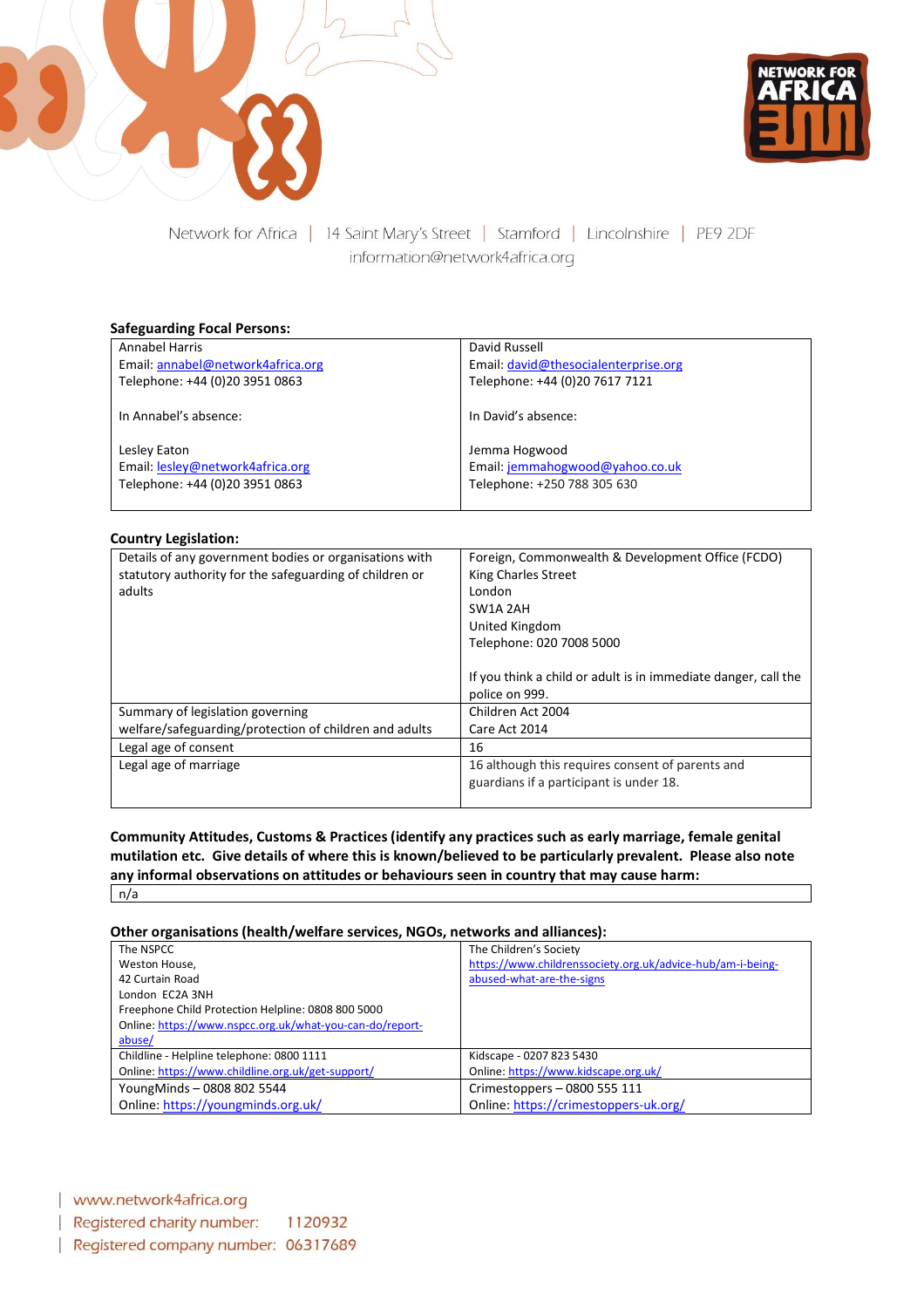# **Safeguarding Policy**

## **Purpose**

The purpose of this policy is to protect everyone, including children, at-risk adults and beneficiaries of assistance from any harm that may be caused due to their coming into contact with Network for Africa and/or its funded partners. This includes harm arising from:

- The conduct of staff or personnel associated with Network for Africa.
- The design and implementation of Network for Africa's programmes and activities.

The policy lays out the commitments made by Network for Africa and informs staff and associated personnel, including trustees and employees of Network for Africa's implementing partners of their responsibilities in relation to safeguarding.

This policy does not cover:

- Sexual harassment in the workplace this is dealt with under Network for Africa's Anti Bullying [and Harassment Policy.](https://network4africa.org/wp-content/uploads/2022/06/anti-bullying-policy.pdf)
- Safeguarding concerns in the wider community not perpetrated by Network for Africa or associated personnel.

## **What is safeguarding?**

In the UK, safeguarding means protecting peoples' health, wellbeing and human rights, and enabling them to live free from harm, abuse and neglect.

In our sector, we understand it to mean protecting everyone, including children, at-risk adults and beneficiaries of assistance, from harm that arises from coming into contact with our staff or programmes.

Further definitions relating to safeguarding are provided in the glossary below.

## **Scope**

The scope of this policy includes:

- All staff contracted by Network for Africa. This includes staff working for project partners who are actively involved in the delivery of programmes and projects designed and funded by Network for Africa.
- Associated personnel whilst engaged with work or visits related to Network for Africa, including but not limited to the following: consultants; volunteers; contractors; programme visitors including journalists, celebrities and politicians.

## **Policy Statement**

Network for Africa believes that everyone we come into contact with, regardless of age, gender identity, disability, sexual orientation or ethnic origin has the right to be protected from all forms of harm, abuse, neglect and exploitation. Network for Africa will not tolerate abuse and exploitation by staff or associated personnel.

This policy will address the following areas of safeguarding: child safeguarding, adult safeguarding, and protection from sexual exploitation and abuse. These key areas of safeguarding may have different policies and procedures associated with them (see Associated Policies).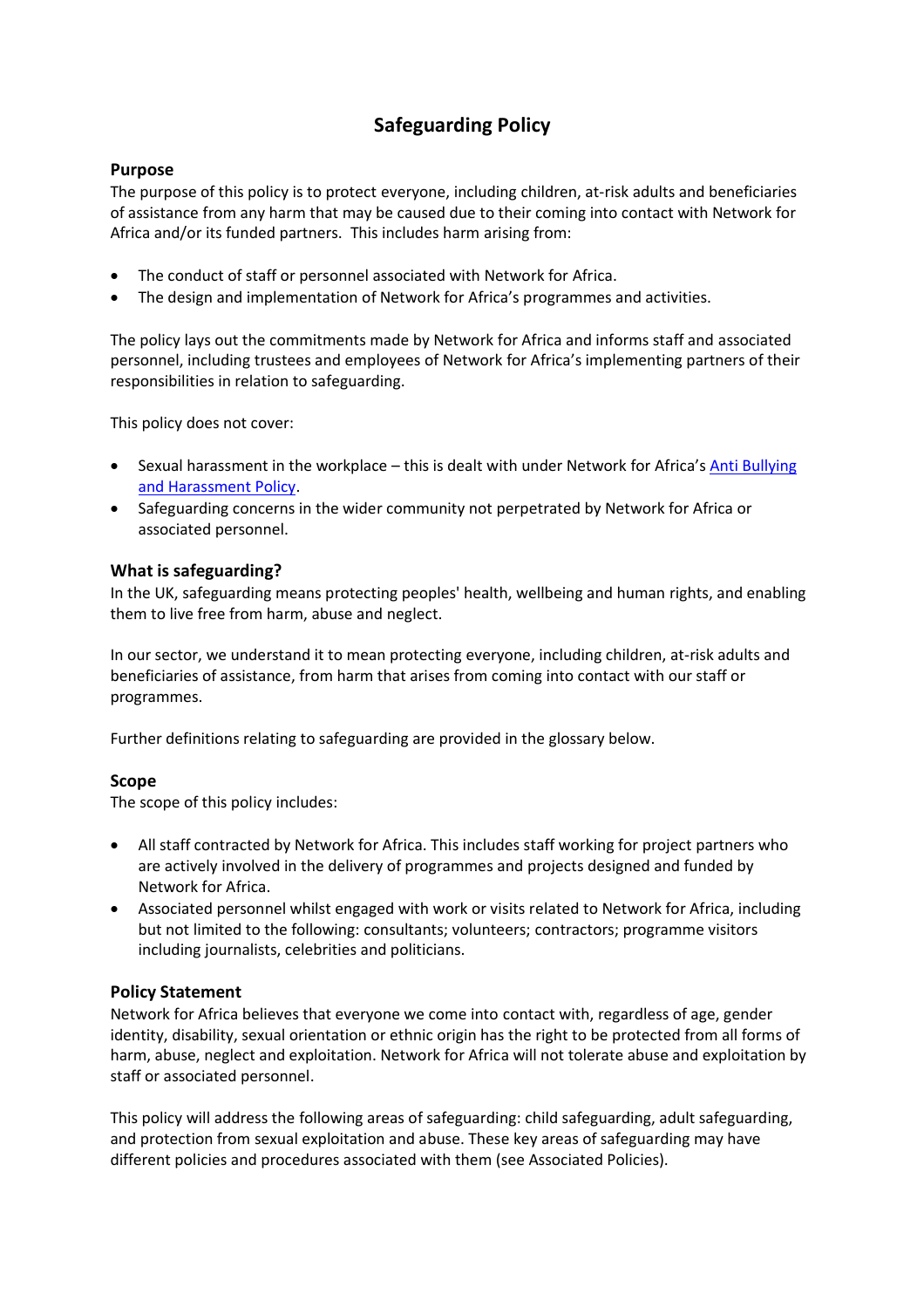Network for Africa commits to addressing safeguarding throughout its work, through the three pillars of prevention, reporting and response.

## **Prevention**

## **Network for Africa's responsibilities:**

Network for Africa will:

- Ensure all staff have access to, are familiar with, and know their responsibilities within this policy.
- Design and undertake all its programmes and activities in a way that protects people from any risk of harm that may arise from coming into contact with Network for Africa and its funded partners. This includes the way in which information about individuals in our programmes is gathered and communicated.
- Implement stringent safeguarding procedures when recruiting, managing and deploying staff and associated personnel.
- Ensure staff, trustees and volunteers receive training on safeguarding at a level commensurate with their role in the organisation.
- Follow up on reports of safeguarding concerns promptly and according to due process.

## **Staff responsibilities:**

## **Child Safeguarding**

Network for Africa's staff and associated personnel, including employees of Network for Africa's implementing partners must not:

- Engage in sexual activity with anyone under the age of 18.
- Sexually abuse or exploit children.
- Subject a child to physical, emotional or psychological abuse, or neglect.
- Engage in any commercially exploitative activities with children including child labour or trafficking.

# **Adult safeguarding**

Network for Africa's staff and associated personnel, including employees of Network for Africa's implementing partners must not:

- Sexually abuse or exploit any adult or at-risk adult.
- Subject any adult or at-risk adult to physical, emotional or psychological abuse, or neglect.

# **Protection from sexual exploitation and abuse**

Network for Africa's staff and associated personnel, including employees of Network for Africa's implementing partners must not:

- Exchange money, employment, goods or services in return for sexual activity. This includes any exchange of assistance that is due to beneficiaries of assistance.
- Engage in any sexual relationships with beneficiaries of assistance, since they are based on inherently unequal power dynamics.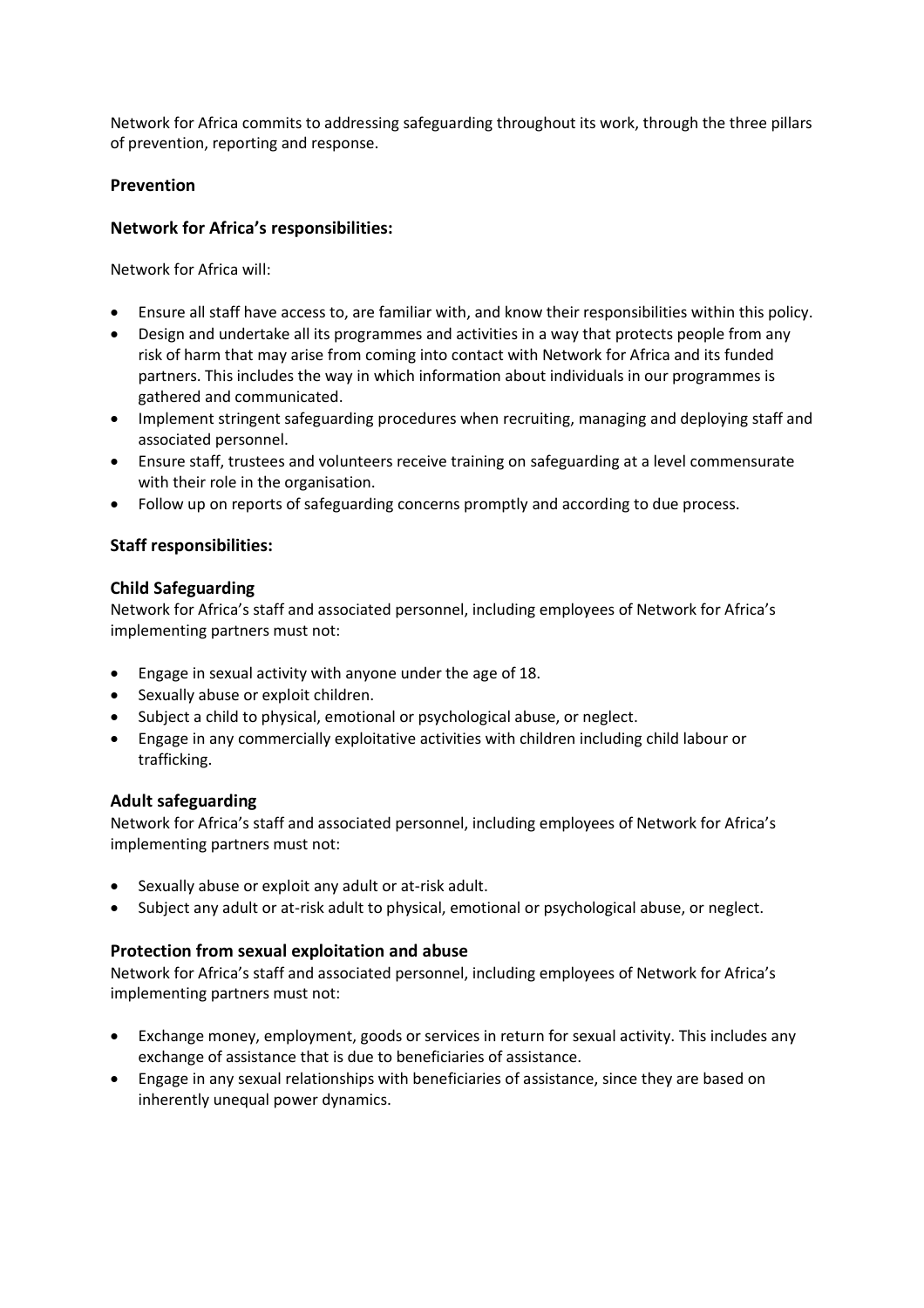Additionally, Network for Africa's staff and associated personnel are obliged to:

- Contribute to creating and maintaining an environment that prevents safeguarding violations and promotes the implementation of the Safeguarding Policy.
- Report any concerns or suspicions regarding safeguarding violations by a Network for Africa staff member or associated personnel to the appropriate staff member.

#### **Enabling Reports**

Network for Africa will ensure that safe, appropriate, accessible means of reporting safeguarding concerns are made available to staff and the communities we work with.

Any staff reporting concerns or complaints through formal whistleblowing channels (or if they request it) will be protected by Network for Africa's [Disclosure of Malpractice in the Organisation](https://network4africa.org/wp-content/uploads/2022/06/disclosure-of-malpractice-policy.pdf) [Policy.](https://network4africa.org/wp-content/uploads/2022/06/disclosure-of-malpractice-policy.pdf)

Network for Africa will also accept complaints from external sources such as members of the public, partners and official bodies.

## **How to report a safeguarding concern**

Staff members who have a complaint or concern relating to safeguarding should report it immediately to their Safeguarding Focal Point [as appropriate] or line manager. If the staff member does not feel comfortable reporting to their Safeguarding Focal Point or line manager (for example if they feel that the report will not be taken seriously, or if that person is implicated in the concern) they may report to any other appropriate staff member or trustee.

The contact details for Network for Africa's designated safeguarding focal points are as follows:

Network for Africa CEO and Safeguarding Focal Person: Annabel Harris, [annabel@network4africa.org](mailto:annabel@network4africa.org) Or +44 (0)203 951 0863

Network for Africa Designated Safeguarding Trustee: David Russell, [david@thesocialenterprise.org](mailto:david@thesocialenterprise.org) Or +44 (0)20 7617 7121

#### **Response**

Network for Africa will follow up safeguarding reports and concerns according to policy and procedure, and legal and statutory obligations (see [Dealing with Safeguarding Reports Policy\)](https://network4africa.org/wp-content/uploads/2022/06/dealing-with-safeguarding-reports.pdf).

Network for Africa will apply appropriate disciplinary measures to staff found in breach of policy.

Network for Africa will offer support to survivors of harm caused by staff or associated personnel, regardless of whether a formal internal response is carried out (such as an internal investigation). Decisions regarding support will be led by the survivor.

#### **Confidentiality**

It is essential that confidentiality is maintained at all stages of the process when dealing with safeguarding concerns. Information relating to the concern and subsequent case management should be shared on a need to know basis only, and should be kept secure at all times.

## **Glossary of Terms**

#### **At-risk adult**

Sometimes also referred to as vulnerable adult. A person who is or may be in need of care by reason of mental or other disability, age or illness; and who is or may be unable to take care of him or herself, or unable to protect him or herself against significant harm or exploitation.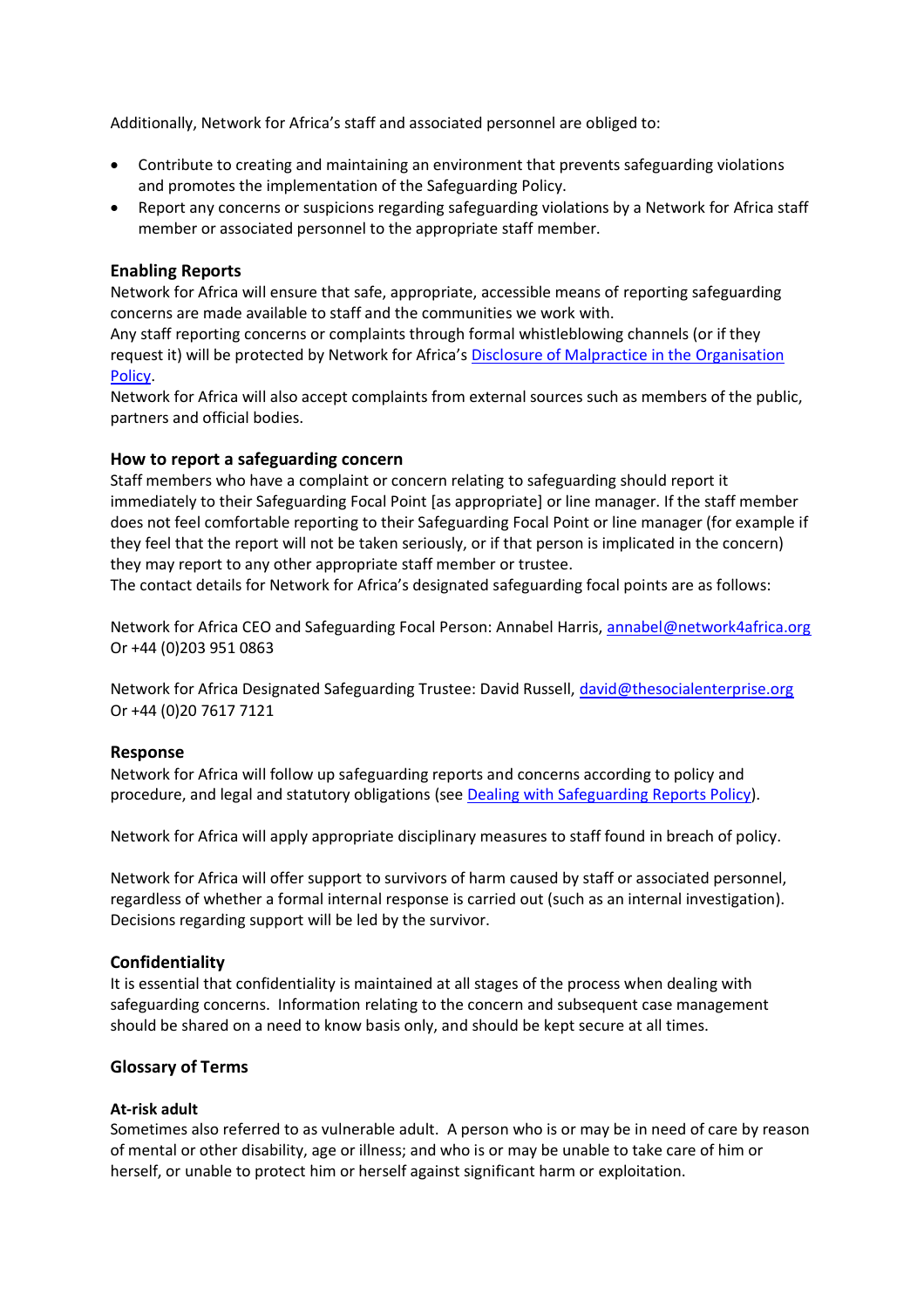#### **Beneficiaries of Assistance**

Someone who directly receives goods or services from Network for Africa's programme. Note that misuse of power can also apply to the wider community that the NGO serves, and also can include exploitation by giving the perception of being in a position of power.

## **Child**

A person below the age of 18.

#### **Harm**

Psychological, physical and any other infringement of an individual's rights.

## **Psychological harm**

Emotional or psychological abuse, including (but not limited to) humiliating and degrading treatment such as bad name calling, constant criticism, belittling, persistent shaming, solitary confinement and isolation.

## **Protection from Sexual Exploitation and Abuse (PSEA)**

The term used by the humanitarian and development community to refer to the prevention of sexual exploitation and abuse of affected populations by staff or associated personnel. The term derives from the United Nations Secretary General's Bulletin on Special Measures for Protection from Sexual Exploitation and Abuse (ST/SGB/2003/13).

## **Safeguarding**

In the UK, safeguarding means protecting peoples' health, wellbeing and human rights, and enabling them to live free from harm, abuse and neglect.

We understand it to mean protecting everyone, including children and at-risk adults, from harm that arises from coming into contact with our staff or programmes. One definition is as follows:

*Safeguarding means taking all reasonable steps to prevent harm, particularly sexual exploitation, abuse and harassment from occurring; to protect people, especially vulnerable adults and children, from that harm; and to respond appropriately when harm does occur.*

*This definition draws from our values and principles and shapes our culture. It pays specific attention to preventing and responding to harm from any potential, actual or attempted abuse of power, trust, or vulnerability, especially for sexual purposes.*

*Safeguarding applies consistently and without exception across our programmes, partners and staff. It requires proactively identifying, preventing and guarding against all risks of harm, exploitation and abuse and having mature, accountable and transparent systems for response, reporting and learning when risks materialise. Those systems must be survivor-centred and also protect those accused until proven guilty.*

*Safeguarding puts beneficiaries and affected persons at the centre of all we do.*

#### **Sexual abuse**

The term 'sexual abuse' means the actual or threatened physical intrusion of a sexual nature, whether by force or under unequal or coercive conditions.